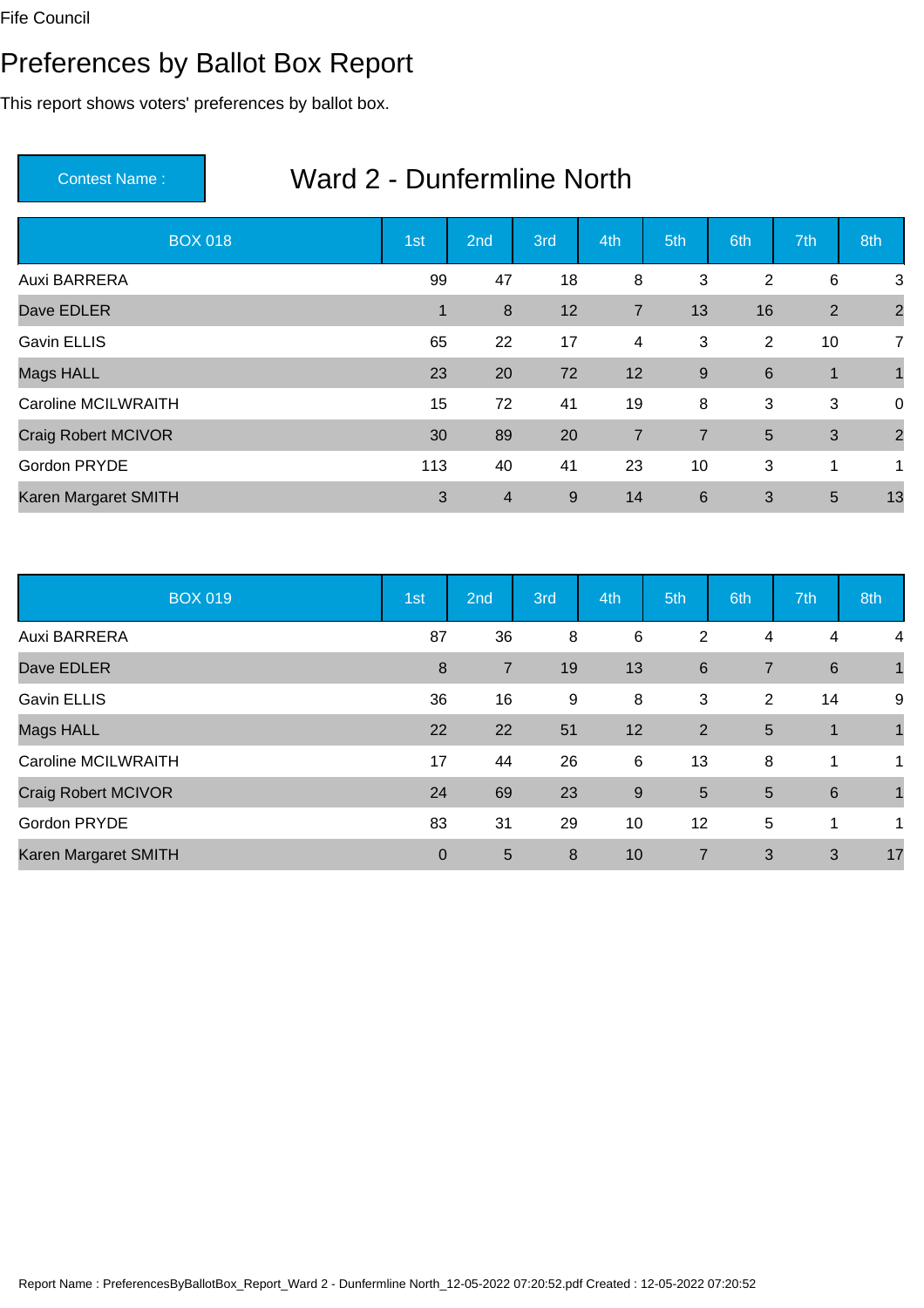# Preferences by Ballot Box Report

This report shows voters' preferences by ballot box.

| <b>BOX 020</b>             | 1st            | 2 <sub>nd</sub> | 3rd   | 4th | 5th | 6th             | 7th             | 8th            |
|----------------------------|----------------|-----------------|-------|-----|-----|-----------------|-----------------|----------------|
| Auxi BARRERA               | 102            | 36              | 11    | 5   | 4   | $\pmb{0}$       | 3               | 1              |
| Dave EDLER                 | $5\phantom{1}$ | 10              | $9\,$ | 18  | 8   | $\overline{7}$  | 2               | $\overline{2}$ |
| <b>Gavin ELLIS</b>         | 55             | 25              | 16    | 1   | 2   | 3               | 4               | 14             |
| Mags HALL                  | 17             | 23              | 51    | 16  | 2   | 3               | 1               |                |
| <b>Caroline MCILWRAITH</b> | 23             | 50              | 48    | 10  | 8   | 5               | 4               | $\mathbf 0$    |
| Craig Robert MCIVOR        | 21             | 86              | 26    | 5   | 2   | $\overline{4}$  | 3               |                |
| Gordon PRYDE               | 103            | 47              | 36    | 7   | 8   | 4               | $\overline{7}$  | $\mathbf 0$    |
| Karen Margaret SMITH       | 6              | 8               | 9     | 5   | 8   | $6\phantom{1}6$ | $6\phantom{1}6$ | 8              |

| <b>BOX 021</b>             | 1st          | 2nd            | 3rd | 4th                     | 5th              | 6th            | 7th         | 8th            |
|----------------------------|--------------|----------------|-----|-------------------------|------------------|----------------|-------------|----------------|
| Auxi BARRERA               | 84           | 68             | 17  | 2                       | 4                | 0              | 4           | 1              |
| Dave EDLER                 | $\mathbf{1}$ | $\overline{4}$ | 13  | 20                      | $\boldsymbol{8}$ | 11             | 3           | $\overline{2}$ |
| <b>Gavin ELLIS</b>         | 43           | 14             | 18  | 1                       | 6                | 2              | 10          | 10             |
| Mags HALL                  | 19           | 43             | 78  | 19                      | 2                | 3              | $\mathbf 1$ | $\overline{0}$ |
| <b>Caroline MCILWRAITH</b> | 11           | 60             | 31  | 14                      | 13               | 9              | 2           | 1              |
| Craig Robert MCIVOR        | 68           | 68             | 33  | $\overline{\mathbf{4}}$ | $\overline{0}$   | $\overline{2}$ | $\mathbf 1$ | $\overline{4}$ |
| Gordon PRYDE               | 84           | 27             | 32  | 23                      | 9                | 4              | 4           | $\mathbf 0$    |
| Karen Margaret SMITH       | 3            | 5              | 5   | 10                      | $\overline{7}$   | $\overline{4}$ | 5           | 10             |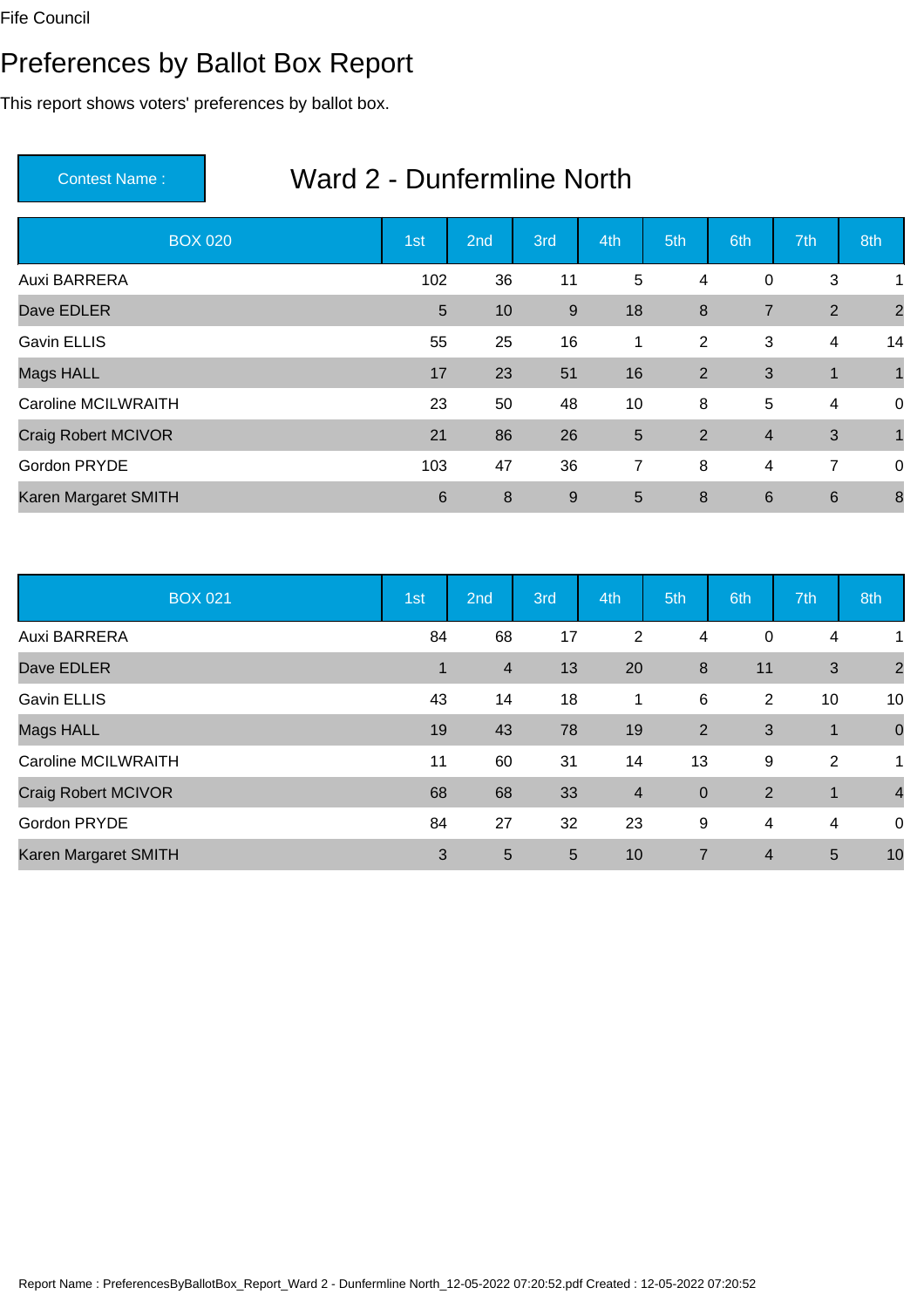# Preferences by Ballot Box Report

This report shows voters' preferences by ballot box.

| <b>BOX 022</b>             | 1st            | 2 <sub>nd</sub> | 3rd            | 4th            | 5th | 6th             | 7th             | 8th            |
|----------------------------|----------------|-----------------|----------------|----------------|-----|-----------------|-----------------|----------------|
| Auxi BARRERA               | 90             | 62              | 25             | 4              | 3   | 1               | 2               | 5              |
| Dave EDLER                 | 1              | 12              | $5\phantom{1}$ | 22             | 10  | 15              | $\,6\,$         |                |
| <b>Gavin ELLIS</b>         | 25             | 14              | 10             | 7              | 3   | $\pmb{0}$       | 9               | 15             |
| Mags HALL                  | 26             | 33              | 88             | 13             | 15  | 3               | 2               | $\overline{0}$ |
| <b>Caroline MCILWRAITH</b> | 24             | 31              | 28             | 24             | 12  | 9               | 1               | $\mathbf 0$    |
| Craig Robert MCIVOR        | 48             | 84              | 23             | $\overline{9}$ | 5   | 3               | $6\phantom{1}6$ |                |
| Gordon PRYDE               | 77             | 26              | 29             | 27             | 12  | 5               | 2               | $\mathbf 0$    |
| Karen Margaret SMITH       | $\overline{7}$ | $6\phantom{1}$  | 8              | $\overline{4}$ | 2   | $6\phantom{1}6$ | 9               | 14             |

| <b>BOX 023</b>             | 1st | 2nd   | 3rd | 4th | 5th            | 6th   | 7th            | 8th            |
|----------------------------|-----|-------|-----|-----|----------------|-------|----------------|----------------|
| Auxi BARRERA               | 92  | 65    | 22  | 7   | 7              | 0     | 4              | 3              |
| Dave EDLER                 | 2   | $9\,$ | 19  | 17  | 18             | $9\,$ | $\overline{7}$ | $\overline{0}$ |
| <b>Gavin ELLIS</b>         | 33  | 17    | 15  | 3   | 3              | 4     | 7              | 21             |
| Mags HALL                  | 38  | 31    | 83  | 16  | 5              | 5     | $\mathbf 1$    |                |
| <b>Caroline MCILWRAITH</b> | 17  | 43    | 33  | 21  | 19             | 14    | 3              | 1              |
| Craig Robert MCIVOR        | 53  | 86    | 25  | 11  | 3              | 3     | 3              |                |
| Gordon PRYDE               | 77  | 32    | 27  | 24  | 10             | 11    | 3              | $\overline{0}$ |
| Karen Margaret SMITH       | 6   | 14    | 11  | 8   | $\overline{7}$ | 3     | 15             | 13             |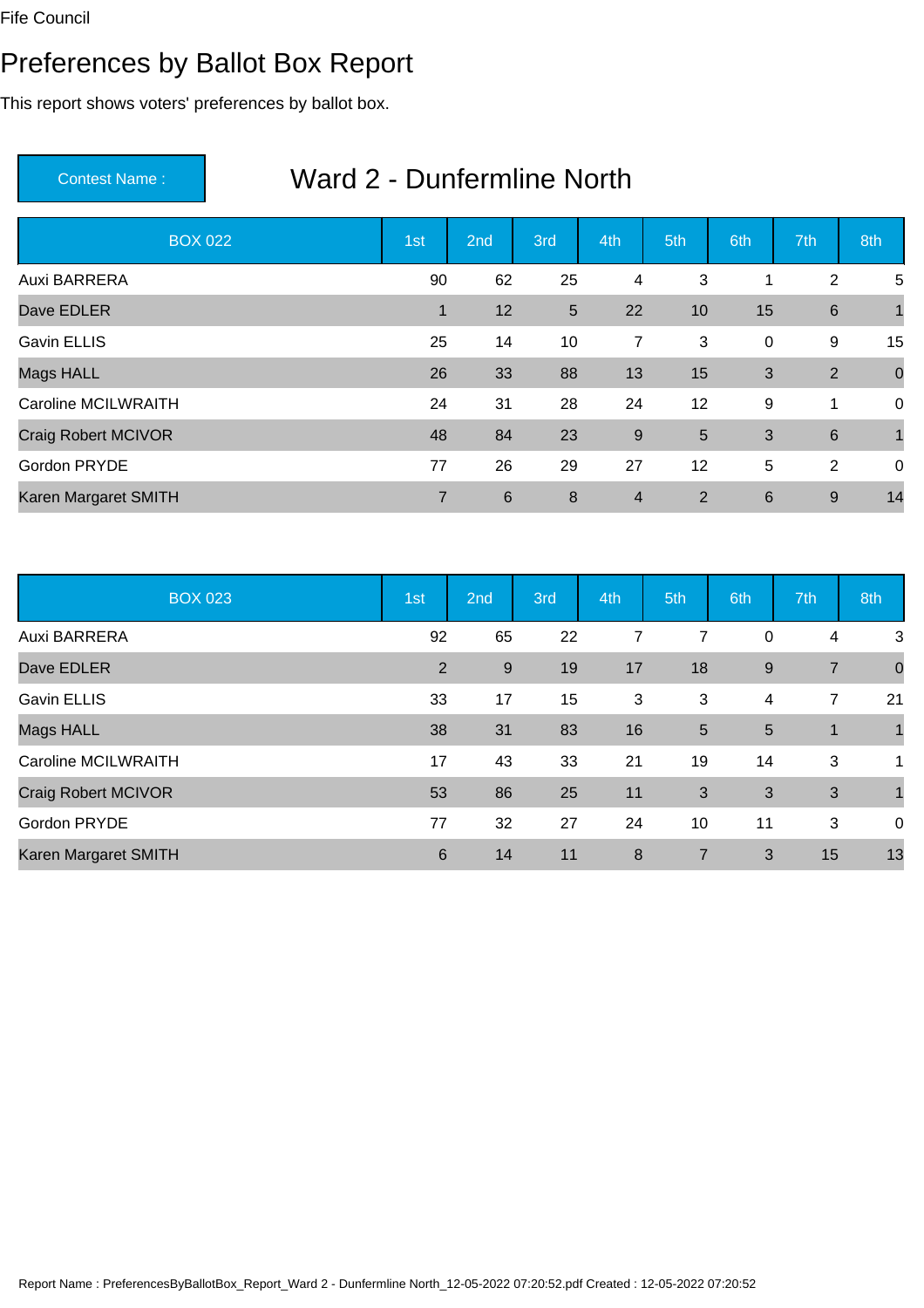#### Preferences by Ballot Box Report

This report shows voters' preferences by ballot box.

| <b>BOX 024</b>             | 1st         | 2 <sub>nd</sub> | 3rd            | 4th            | 5th            | 6th            | 7th              | 8th            |
|----------------------------|-------------|-----------------|----------------|----------------|----------------|----------------|------------------|----------------|
| Auxi BARRERA               | 80          | 38              | 11             | 1              | 1              | 1              | 1                | 1              |
| Dave EDLER                 | $\mathbf 1$ | $5\phantom{1}$  | 11             | 9              | $\overline{4}$ | 3              | $\overline{4}$   | $\overline{0}$ |
| <b>Gavin ELLIS</b>         | 35          | 16              | $\overline{7}$ | 1              | 3              | 1              | 2                | 8              |
| Mags HALL                  | 22          | 18              | 53             | $\overline{7}$ | 1              | 2              | $\boldsymbol{0}$ | $\overline{0}$ |
| <b>Caroline MCILWRAITH</b> | 9           | 21              | 23             | $\overline{7}$ | 10             | 5              | $\mathbf 0$      | $\overline{0}$ |
| Craig Robert MCIVOR        | 24          | 75              | 23             | $\mathbf{1}$   | $\mathbf{1}$   | $\overline{2}$ | $\boldsymbol{0}$ |                |
| Gordon PRYDE               | 58          | 26              | 21             | 5              | 6              | 3              | 3                | $\mathbf 0$    |
| Karen Margaret SMITH       | $\mathbf 1$ | 3               | $\overline{4}$ | $\overline{4}$ | 1              | $\overline{2}$ | $6\phantom{1}6$  | 3              |

| BOX 026, 025               | 1st            | 2nd | 3rd | 4th            | 5th            | 6th            | 7th             | 8th            |
|----------------------------|----------------|-----|-----|----------------|----------------|----------------|-----------------|----------------|
| Auxi BARRERA               | 95             | 89  | 16  | 2              | 5              | 3              | 6               | 4              |
| Dave EDLER                 | $\overline{7}$ | 12  | 17  | 32             | 11             | 9              | $6\phantom{1}6$ | $\overline{4}$ |
| <b>Gavin ELLIS</b>         | 70             | 28  | 19  | $\,6$          | 2              | 1              | 5               | 19             |
| Mags HALL                  | 22             | 26  | 87  | 12             | $\overline{7}$ | 8              | $\overline{4}$  | $\mathbf{1}$   |
| <b>Caroline MCILWRAITH</b> | 22             | 55  | 47  | 18             | 19             | 11             | 3               | $\mathbf 0$    |
| Craig Robert MCIVOR        | 80             | 78  | 33  | $\overline{7}$ | 2              | $\overline{4}$ | 5               | $\mathbf{3}$   |
| Gordon PRYDE               | 102            | 61  | 35  | 17             | 6              | 9              | 10              | $\mathbf 0$    |
| Karen Margaret SMITH       | 10             | 10  | 9   | 12             | 19             | 7              | 6               | 11             |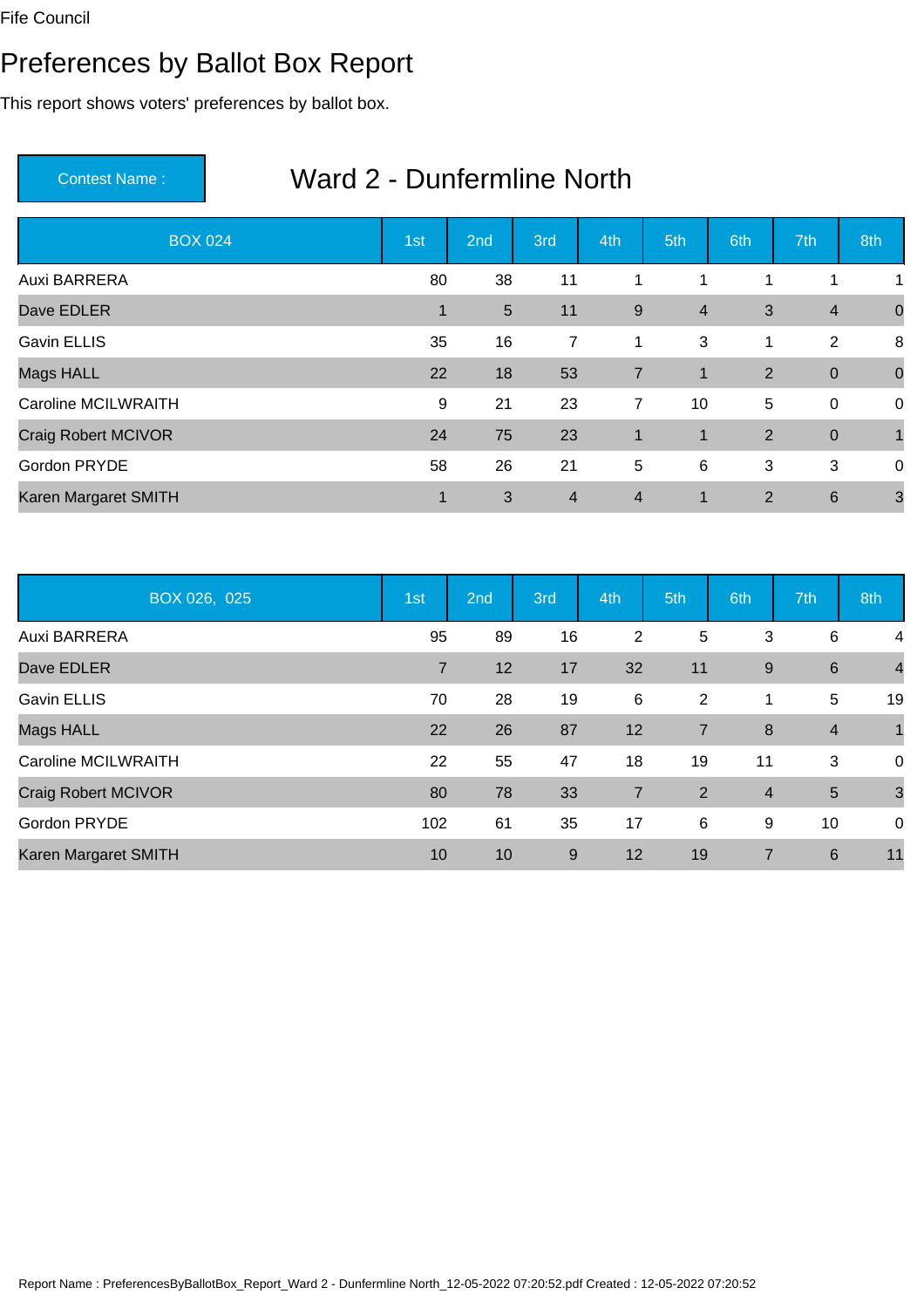#### Preferences by Ballot Box Report

This report shows voters' preferences by ballot box.

| <b>BOX 027</b>             | 1st            | 2 <sub>nd</sub> | 3rd | 4th            | 5th | 6th             | 7th            | 8th            |
|----------------------------|----------------|-----------------|-----|----------------|-----|-----------------|----------------|----------------|
| Auxi BARRERA               | 70             | 62              | 18  | 10             | 2   | 3               | 7              | 8              |
| Dave EDLER                 | 2              | $5\phantom{.0}$ | 30  | 29             | 17  | 13              | 12             | 3              |
| <b>Gavin ELLIS</b>         | 52             | 27              | 12  | 2              | 2   | 5               | 17             | 21             |
| Mags HALL                  | 15             | 26              | 68  | 16             | 9   | 6               | 3              | $\overline{0}$ |
| <b>Caroline MCILWRAITH</b> | 6              | 39              | 36  | 16             | 26  | 21              | $\mathbf 0$    | $\overline{0}$ |
| Craig Robert MCIVOR        | 67             | 70              | 21  | $\overline{7}$ | 5   | 3               | $\overline{4}$ | $\overline{7}$ |
| Gordon PRYDE               | 98             | 44              | 35  | 20             | 12  | 11              | 9              | $\mathbf 0$    |
| Karen Margaret SMITH       | $6\phantom{1}$ | 8               | 13  | 14             | 8   | $6\phantom{1}6$ | 12             | 23             |

| <b>BOX 028</b>             | 1st | 2nd            | 3rd | 4th         | 5th             | 6th            | 7th            | 8th            |
|----------------------------|-----|----------------|-----|-------------|-----------------|----------------|----------------|----------------|
| Auxi BARRERA               | 60  | 68             | 12  | 3           | 2               | 0              | 5              | 1              |
| Dave EDLER                 | 2   | 10             | 11  | 19          | 11              | $\overline{7}$ | 2              | $\overline{0}$ |
| <b>Gavin ELLIS</b>         | 89  | 24             | 16  | 1           | 3               | 6              | 3              | 8              |
| Mags HALL                  | 18  | 28             | 56  | 11          | $6\phantom{1}6$ | $\overline{4}$ | $\mathbf 0$    | $\overline{0}$ |
| <b>Caroline MCILWRAITH</b> | 20  | 64             | 38  | 27          | 9               | 4              | $\mathbf 0$    | $\mathbf 0$    |
| <b>Craig Robert MCIVOR</b> | 64  | 50             | 14  | $\mathbf 0$ |                 | 1              | $\mathbf 1$    | 5              |
| Gordon PRYDE               | 97  | 45             | 44  | 15          | 5               | 6              | 5              | 1              |
| Karen Margaret SMITH       | 6   | $\overline{4}$ | 10  | 12          | 9               | 2              | $\overline{4}$ | $\overline{4}$ |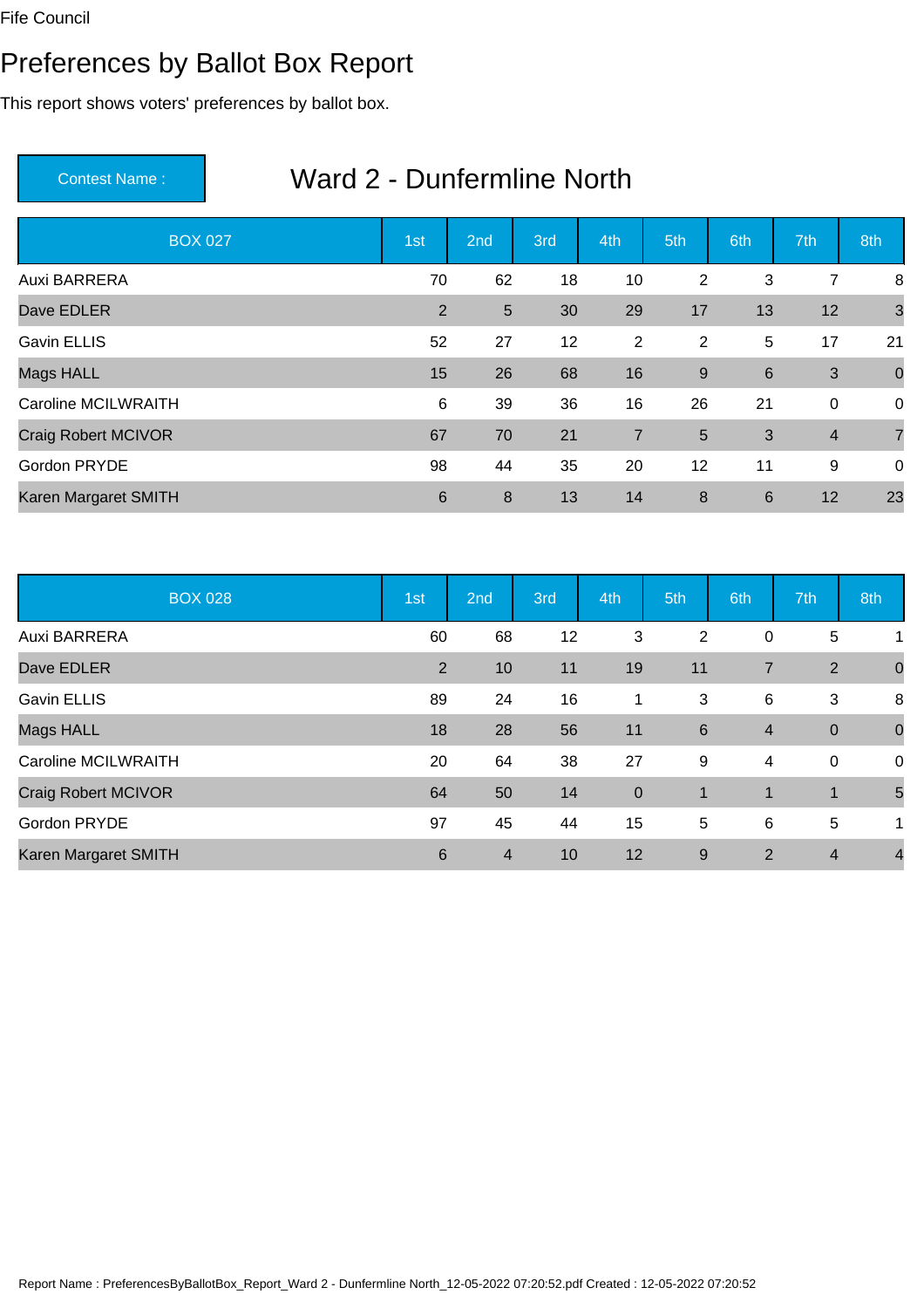#### Preferences by Ballot Box Report

This report shows voters' preferences by ballot box.

| BOX 030, 029, 031          | 1st            | 2nd            | 3rd             | 4th            | 5th            | 6th            | 7th          | 8th            |
|----------------------------|----------------|----------------|-----------------|----------------|----------------|----------------|--------------|----------------|
| Auxi BARRERA               | 65             | 56             | 12              | 2              | 3              | $\mathbf{1}$   | 2            | 2              |
| Dave EDLER                 | $\overline{7}$ | $\overline{7}$ | $6\phantom{1}6$ | 12             | $\overline{4}$ | $\overline{7}$ | 2            | $\mathbf{3}$   |
| <b>Gavin ELLIS</b>         | 76             | 22             | 17              | 5              | 3              | $\overline{4}$ | 5            | $\overline{7}$ |
| Mags HALL                  | 16             | 10             | 53              | 9              | 3              | 5              | 3            |                |
| <b>Caroline MCILWRAITH</b> | 14             | 30             | 26              | 10             | 8              | 5              | 2            | $\mathbf 0$    |
| Craig Robert MCIVOR        | 49             | 63             | $\overline{7}$  | 2              | $\overline{4}$ | $\overline{2}$ | $\mathbf{1}$ |                |
| Gordon PRYDE               | 68             | 32             | 30              | 8              | 6              | 3              | $\mathbf 0$  | $\mathbf 0$    |
| Karen Margaret SMITH       | 3              | 7              | 3               | $\overline{4}$ | 3              | 1              | 10           | 11             |

| PV002 007                  | 1st            | 2nd | 3rd | 4th             | 5th            | 6th            | 7th             | 8th            |
|----------------------------|----------------|-----|-----|-----------------|----------------|----------------|-----------------|----------------|
| Auxi BARRERA               | 77             | 64  | 20  | 1               | 4              | $\mathbf 0$    | 6               | 5              |
| Dave EDLER                 | $\overline{4}$ | 17  | 19  | 15              | $\overline{7}$ | $\overline{7}$ | 9               | $\mathbf{3}$   |
| <b>Gavin ELLIS</b>         | 91             | 34  | 14  | 3               | $\mathbf 1$    | 4              | 5               | 17             |
| <b>Mags HALL</b>           | 18             | 24  | 72  | 12              | 11             | 5              | $\mathbf 0$     | $\overline{1}$ |
| <b>Caroline MCILWRAITH</b> | 27             | 64  | 49  | 15              | 11             | $\overline{7}$ | 3               | 1              |
| Craig Robert MCIVOR        | 71             | 72  | 24  | $6\phantom{1}6$ | $\overline{1}$ | 3              | 3               | $\overline{4}$ |
| Gordon PRYDE               | 149            | 53  | 42  | 13              | 5              | 4              | $5\phantom{.0}$ | 0              |
| Karen Margaret SMITH       | 10             | 11  | 15  | 5               | 8              | 8              | $\overline{7}$  | $\overline{7}$ |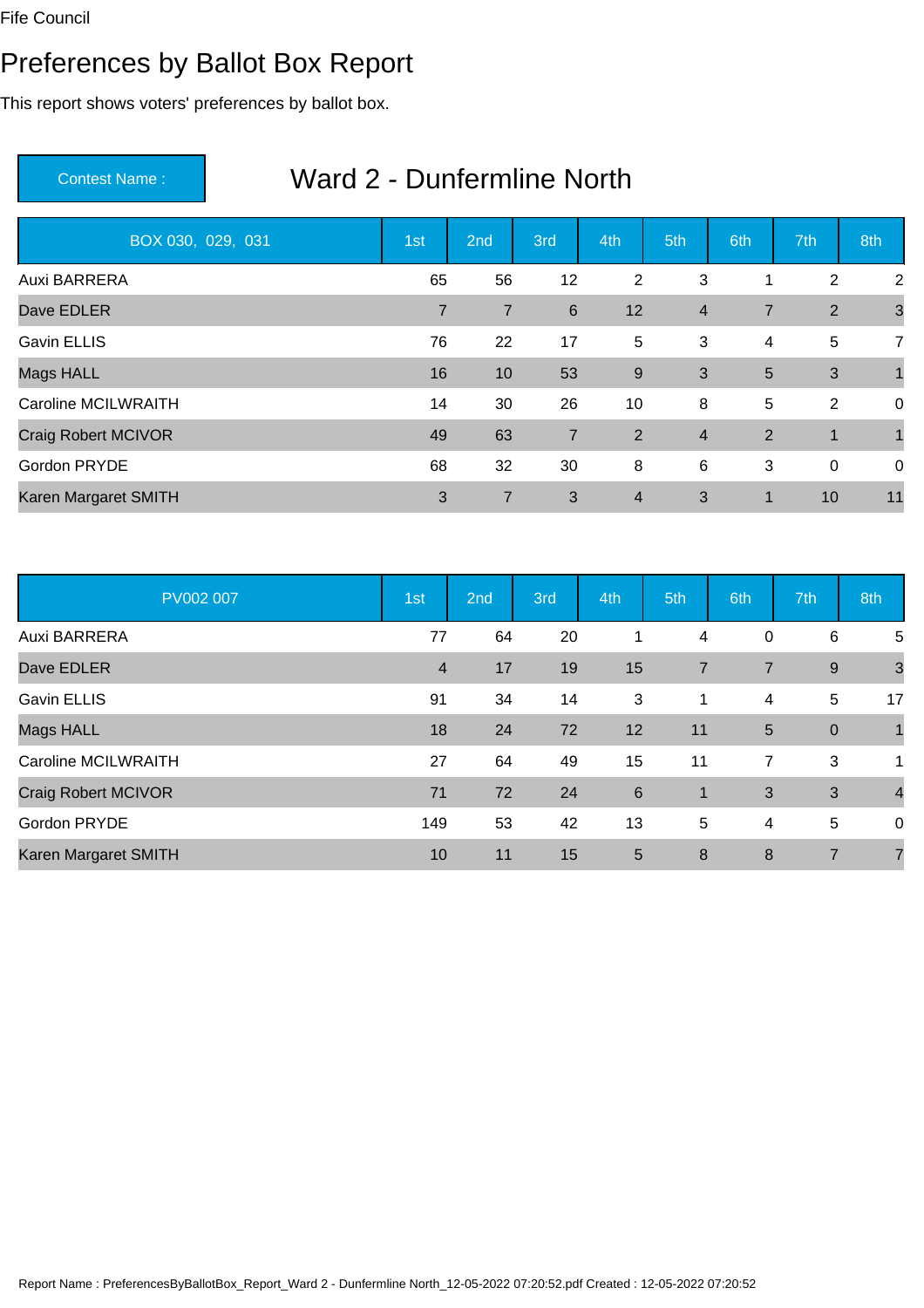#### Preferences by Ballot Box Report

This report shows voters' preferences by ballot box.

| <b>PV002 008</b>           | 1st            | 2 <sub>nd</sub> | 3rd | 4th            | 5th            | 6th | 7th                     | 8th            |
|----------------------------|----------------|-----------------|-----|----------------|----------------|-----|-------------------------|----------------|
| Auxi BARRERA               | 92             | 68              | 17  | 3              | 3              | 4   | 5                       | 4              |
| Dave EDLER                 | 6              | 12              | 16  | 24             | 10             | 10  | $\overline{\mathbf{4}}$ | $\overline{0}$ |
| <b>Gavin ELLIS</b>         | 112            | 32              | 27  | 1              | 3              | 1   | $\overline{7}$          | 20             |
| Mags HALL                  | 17             | 21              | 94  | 14             | $\overline{4}$ | 8   | $\boldsymbol{0}$        |                |
| <b>Caroline MCILWRAITH</b> | 38             | 83              | 45  | 15             | 11             | 8   | 2                       | 1              |
| Craig Robert MCIVOR        | 68             | 97              | 23  | $\overline{2}$ | $\overline{4}$ | 1   | $9\,$                   | $\mathbf{3}$   |
| Gordon PRYDE               | 151            | 51              | 46  | $\overline{7}$ | 10             | 8   | 3                       | $\overline{0}$ |
| Karen Margaret SMITH       | $\overline{4}$ | 15              | 13  | 10             | $6\phantom{1}$ | 6   | 14                      | 13             |

| PV002 009                  | 1st            | 2nd | 3rd | 4th | 5th            | 6th | 7th                     | 8th            |
|----------------------------|----------------|-----|-----|-----|----------------|-----|-------------------------|----------------|
| Auxi BARRERA               | 107            | 74  | 19  | 6   | 4              |     | 4                       | 7              |
| Dave EDLER                 | 2              | 16  | 21  | 18  | 14             | 13  | $6\phantom{1}6$         | $\mathbf{1}$   |
| <b>Gavin ELLIS</b>         | 124            | 32  | 24  | 3   | 3              | 3   | 6                       | 19             |
| Mags HALL                  | 15             | 28  | 86  | 15  | 5              | 14  | $\overline{\mathbf{4}}$ | $\mathbf 0$    |
| <b>Caroline MCILWRAITH</b> | 35             | 69  | 52  | 21  | 21             | 4   | 1                       | 2              |
| Craig Robert MCIVOR        | 88             | 105 | 18  | 5   | $\mathbf{0}$   | 2   | $\boldsymbol{8}$        | $\overline{2}$ |
| Gordon PRYDE               | 124            | 62  | 45  | 15  | 12             | 8   | 3                       | $\mathbf 0$    |
| Karen Margaret SMITH       | $\overline{4}$ | 14  | 17  | 11  | $\overline{7}$ | 7   | 14                      | 14             |